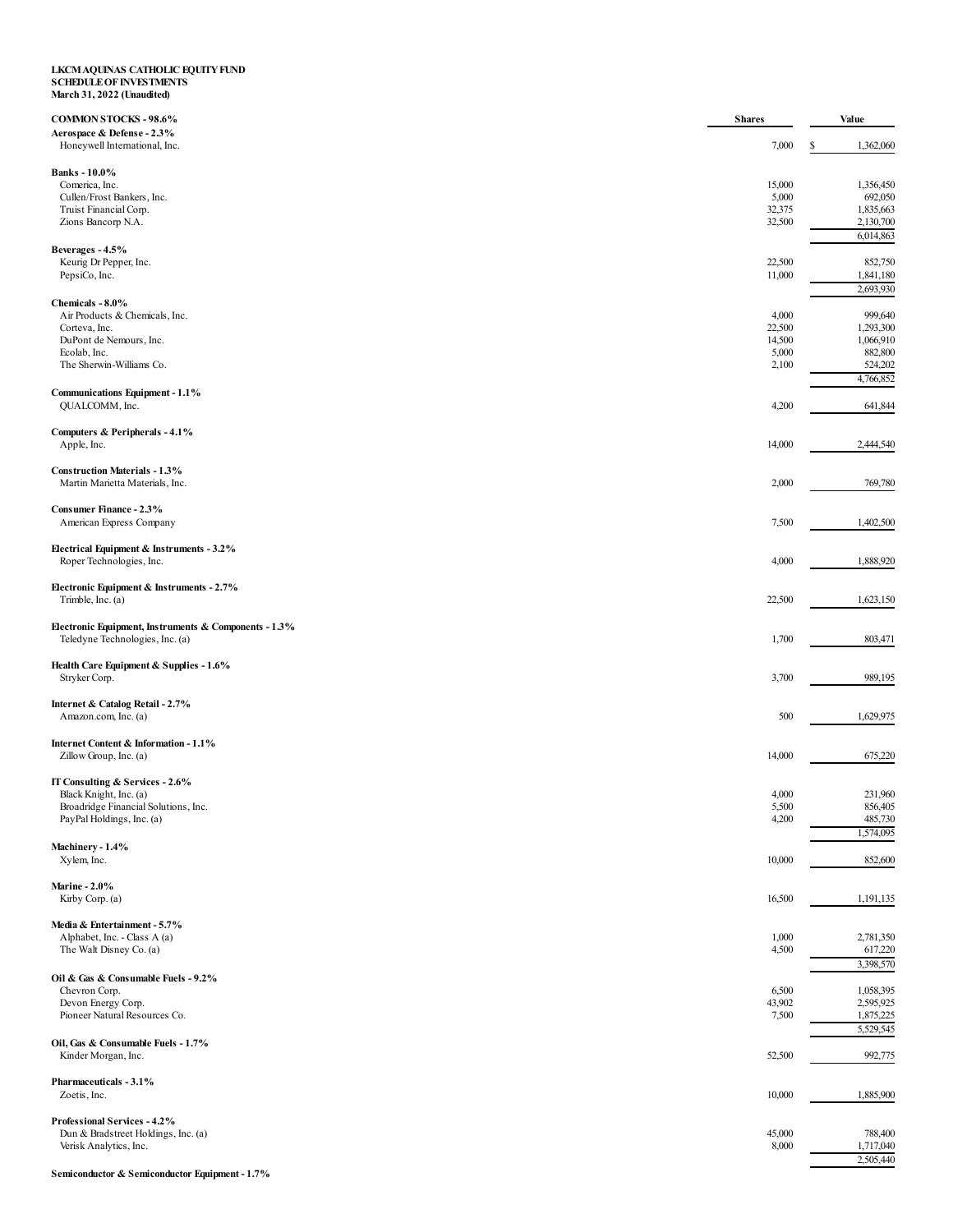| Intel Corporation                                                                                                                                                          | 20,000                            | 991,200                                                     |
|----------------------------------------------------------------------------------------------------------------------------------------------------------------------------|-----------------------------------|-------------------------------------------------------------|
| Software - 11.3%<br>Adobe, Inc. (a)<br>Microsoft Corp.<br>Oracle Corp.<br>sales force.com, Inc. (a)                                                                        | 3,700<br>8,000<br>22,500<br>3,500 | 1,685,794<br>2,466,480<br>1,861,425<br>743,120<br>6,756,819 |
| Software & Services - 2.9%<br>Akamai Technologies, Inc. (a)                                                                                                                | 14,500                            | 1,731,155                                                   |
| Specialty Retail - 5.1%<br>The Home Depot, Inc.<br>Leslie's, Inc. $(a)$<br>Petco Health & Wellness Co, Inc. (a)                                                            | 4,000<br>44,500<br>52,000         | 1,197,320<br>861,520<br>1,017,640<br>3,076,480              |
| Textiles, Apparel & Luxury Goods - 1.5%<br>Tapestry, Inc.                                                                                                                  | 25,000                            | 928,750                                                     |
| <b>TOTAL COMMON STOCKS</b><br>(Cost \$28,015,727)                                                                                                                          |                                   | 59,120,764                                                  |
| <b>SHORT-TERM INVESTMENTS - 1.6%</b><br>Money Market Funds - 1.6%<br>Invesco Short-Term Investments Trust - Government & Agency Portfolio - Institutional Shares, 0.25%(b) | 946,888                           | 946,888                                                     |
| TOTAL SHORT-TERM INVESTMENTS<br>(Cost \$946,888)                                                                                                                           |                                   | 946,888                                                     |
| Total Investments - 100.2%<br>(Cost \$28,962,615)<br>Liabilities in Excess of Other Assets - (0.2)%<br>TOTAL NET ASSETS - 100.0%                                           |                                   | 60,067,652<br>(123,309)<br>59,944,343                       |
|                                                                                                                                                                            |                                   |                                                             |

(a) Non-income producing security. (b) The rate quoted is the annualized seven-day yield of the Fund at period end.

Investments are classified by industry pursuant to the Global Industry Classification Standard (GICS®), which was developed by and/or is the exclusive property of Morgan Stanley Capital Internatio ("MSCI") and Standard & Poor's Financial Services LLC ("S&P"). GICS is a service mark of MSCI and S&P and has been licensed for use by U.S. Bancorp Fund Services, LLC.

The accompanying notes are an integral part of these financial statements.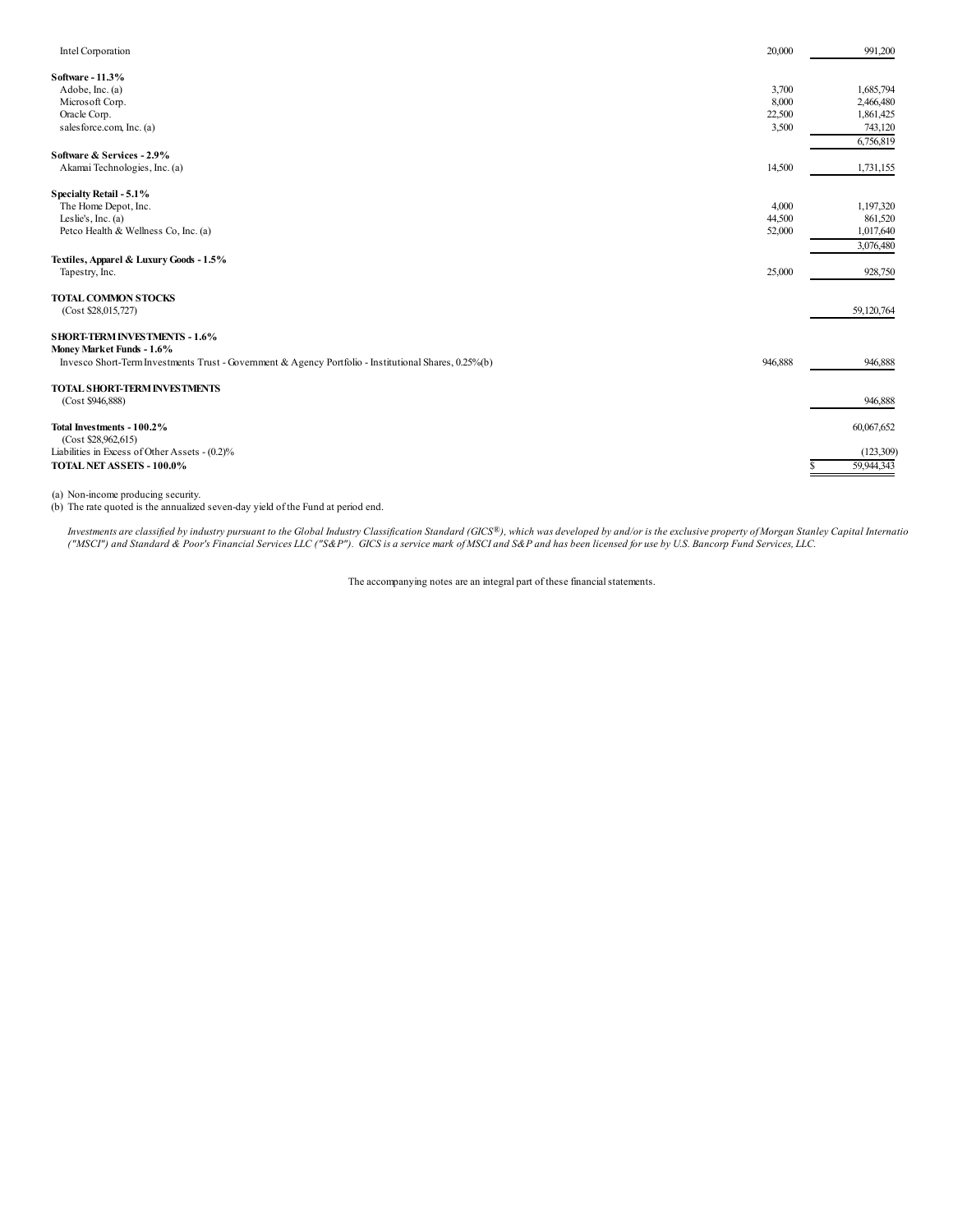## **LKCMAQUINAS CATHOLIC EQUITYFUND Sector Classification March 31, 2022**

| Sectors:                              | % Net Assets |  |
|---------------------------------------|--------------|--|
| Information Technology                | 27.6%        |  |
| Industrials                           | 13.0%        |  |
| Financials                            | 12.4%        |  |
| Energy                                | 10.9%        |  |
| Consumer Discretionary                | 9.4%         |  |
| Materials                             | 9.2%         |  |
| Communication Services                | 6.8%         |  |
| Health Care                           | 4.8%         |  |
| Consumer Staples                      | 4.5%         |  |
| Money Market Funds                    | 1.6%         |  |
| Liabilities in excess of other assets | $-0.2%$      |  |
|                                       | 100.0%       |  |